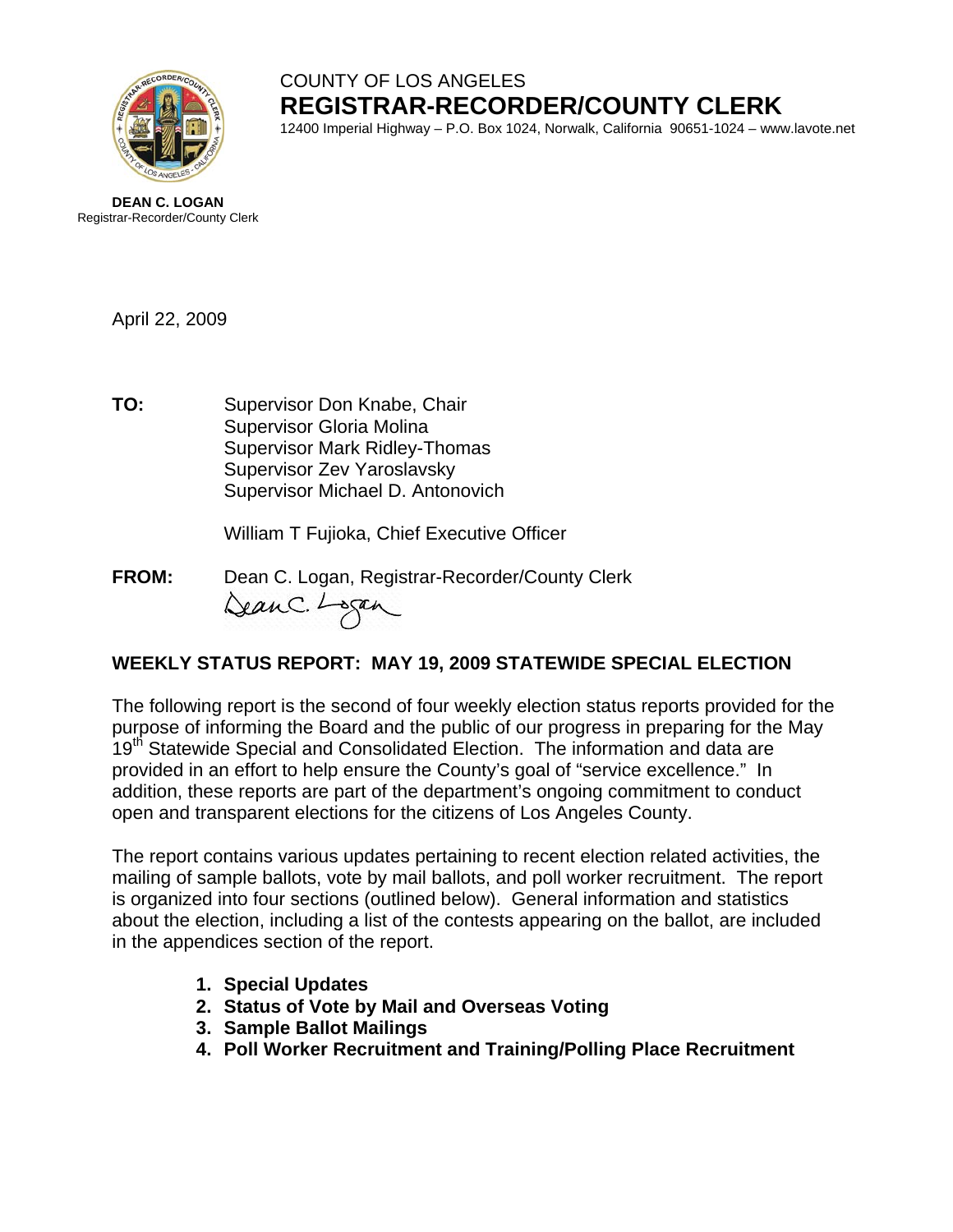## **1. Special Updates**

## **Polling Place Change Alerts:**

In my last report, I noted that the department is reaching out to voters in the City of Los Angeles who's polling place may have changed from the location assigned for the March  $3<sup>rd</sup>$  Municipal Primary Election. Our goal is to be sure that these voters take the time to confirm the location of their polling place prior to voting.

Voters will receive an automated (*robocall*) message that will inform the household that their polling place may have changed and instruct them to check their sample ballot, look up their polling place online at [www.lavote.net,](http://www.lavote.net/) or call the RR/CC. A voter household universe of 414,653 will receive the *robocal[1](#page-1-0)* notice approximately one week prior to Election Day.

## **Public Release of 2008 Post-Election Report:**

We produced a comprehensive Post-Election Report detailing the November, 2008 General Election. This is the first report of what we hope will be a regular publication for the department, following every major Presidential Election. We will distribute hard copies to the Board and the Chief Executive Office this week. The report includes charts and graphs of comparative statistics such as Vote by Mail requests and returns, early voting, voter registration, turnout, and more. It also includes a CD-Rom with interactive countywide, Supervisorial district and Congressional district maps of vote distributions by party, age, gender and vote choice in the Presidential contest. The report will also be made available to the public and posted on our website after April  $30<sup>th</sup>$ .

## **2. Status of Vote by Mail and Overseas Voting**

Vote by Mail voting requests and mailings began this week. Voters have until May 12, 2009 to submit a request for a Vote by Mail ballot. Currently, there are more than half a million Permanent Vote by Mail Voters (PVBM) on file. As of the date of this report **565,778 Vote by Mail packets** for the May 19th Election have been processed for mailing, the vast majority of these going to PVBM voters.

#### **3. Sample Ballot Mailings**

Mailing of the Official Sample Ballot booklets began April 13, 2009. As of April 17, 2009 we have mailed **2.5 million** sample ballot booklets to voters across the County. Sample ballots are also available online through our poll look up feature on [www.lavote.net.](http://www.lavote.net/)

l

<span id="page-1-0"></span><sup>&</sup>lt;sup>1</sup> Automated calls (*Robocalls*) have become an effective communication tool for the department. *Robocalls* provide us a cost-effective and rapid-response method for communicating important time-sensitive information to the County's voters.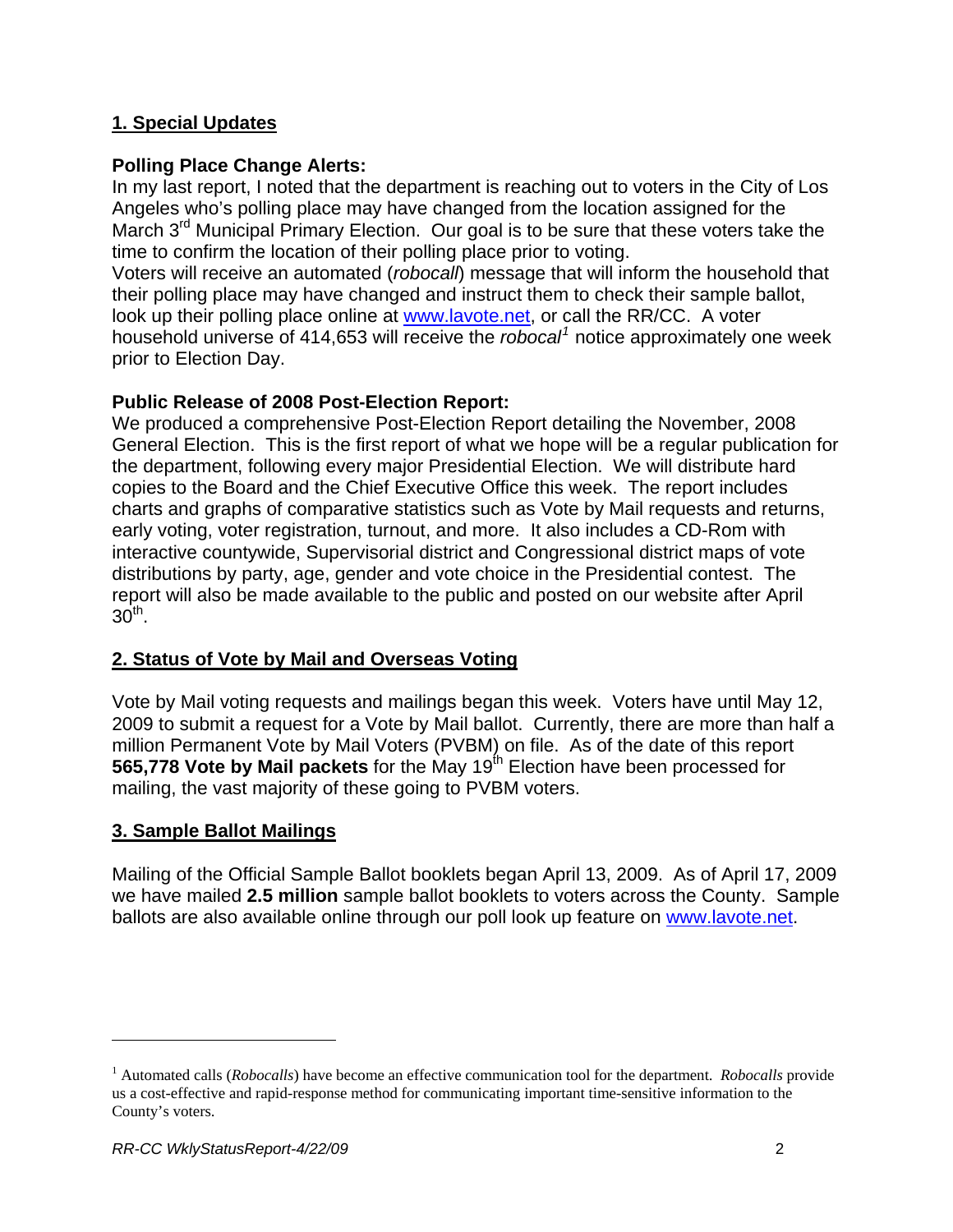# **4. Poll Worker Training and Recruitment/Polling Place Recruitment**

#### **Polling Places:**

Polling place recruitment is nearly complete with about 20 of the 3,057 polling places still pending additional review or inspection.

NOTE: Parking and accessibility are the primary factors we consider in evaluating and selecting polling places.

#### **Poll Workers:**

This election will require at least **15,285** individuals to serve as poll workers. As of Friday April 17, 2009 **12,361 (81%)** of poll workers needed have been recruited. Pollworker recruitment will continue until the required number has been confirmed.

| <b>Poll Worker Recruitment Report</b><br><b>May 19th Special Statewide Election</b> |        |        |        |       |        |  |
|-------------------------------------------------------------------------------------|--------|--------|--------|-------|--------|--|
|                                                                                     | 14-Apr | 21-Apr | 28-Apr | 5-May | 12-May |  |
| <b>Inspectors</b>                                                                   |        |        |        |       |        |  |
| Required                                                                            | 3,057  |        |        |       |        |  |
| Recruited                                                                           | 2,477  | 2,989  |        |       |        |  |
| Outstanding                                                                         | 580    | 68     |        |       |        |  |
| <b>Clerks</b>                                                                       |        |        |        |       |        |  |
| Required                                                                            | 12,228 |        |        |       |        |  |
| Confirmed                                                                           | 4,427  | 5,419  |        |       |        |  |
| Outstanding                                                                         | 7,801  | 6,809  |        |       |        |  |
| <b>Special Recruitment</b>                                                          |        |        |        |       |        |  |
| <b>County Employees</b>                                                             | 1,554  | 2,018  |        |       |        |  |
| <b>Bilingual PW</b>                                                                 | 713    | 873    |        |       |        |  |
| <b>Students</b>                                                                     | 1,317  | 1,450  |        |       |        |  |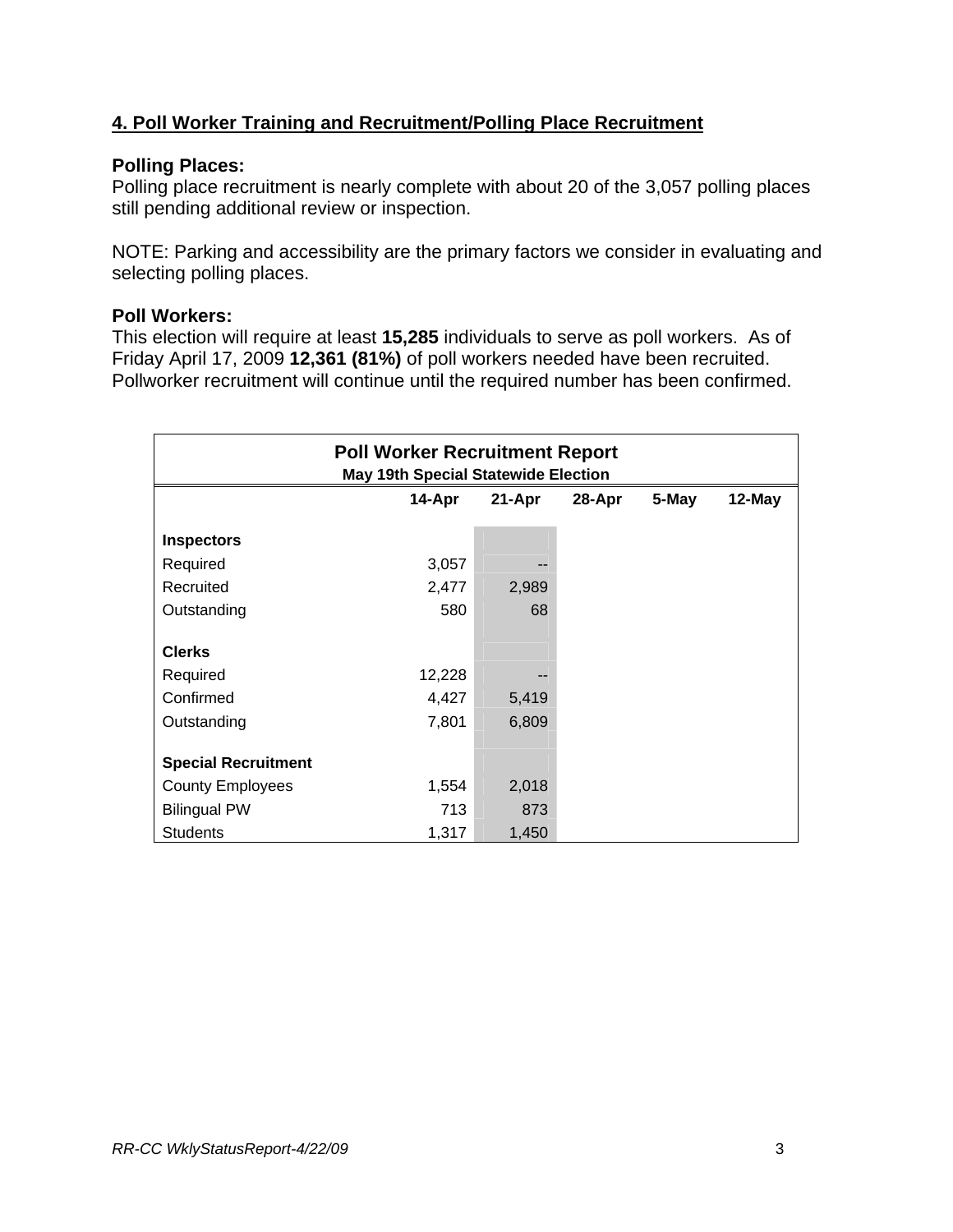## **APPENDIX 1**

This election is being conducted as a countywide election, serving the more than four million voters within Los Angeles County.

The following table provides you some general statistics concerning the size and scale of the election.

| General Statistics for May 19 <sup>th</sup> , 2009 Special Statewide Election |                                                               |  |  |  |
|-------------------------------------------------------------------------------|---------------------------------------------------------------|--|--|--|
| <b>Ballot Groups:</b>                                                         | 384                                                           |  |  |  |
| <b>Vote at Poll Precincts:</b>                                                | 3,057                                                         |  |  |  |
| <b>Vote by Mail Precincts:</b>                                                | 503                                                           |  |  |  |
| <b>Average Voters per Precinct:</b>                                           | 1,500                                                         |  |  |  |
| <b>Registered Voters:</b>                                                     | $*4,334,165$                                                  |  |  |  |
| <b>Check in Centers:</b>                                                      | 66                                                            |  |  |  |
| <b>Precinct Officers:</b>                                                     | 15,285<br>(4 per polling place)                               |  |  |  |
| <b>Poll Hours:</b>                                                            | 7 a.m. - 8 p.m.                                               |  |  |  |
| <b>Sample Ballot Translations:</b>                                            | Chinese, Japanese, Korean, Spanish, Tagalog<br>and Vietnamese |  |  |  |
| <b>Estimated Cost of Election:</b>                                            | \$28 million                                                  |  |  |  |